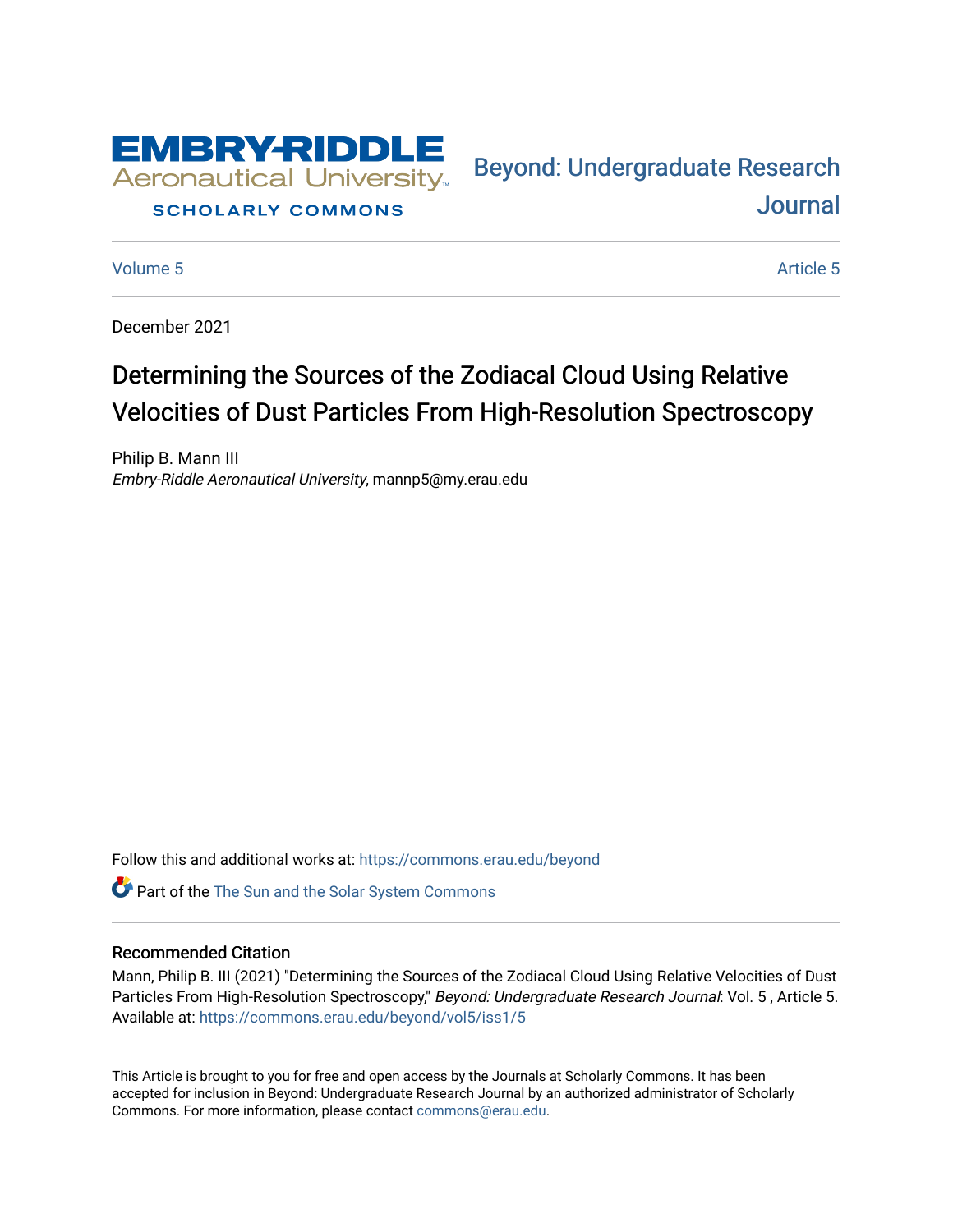# Beyond

## *Determining the Sources of the Zodiacal Cloud Using Relative Velocities of Dust Particles From High-Resolution Spectroscopy*

Philip B. Mann III

## **Introduction**

The zodiacal cloud is large debris disk of interplanetary dust that orbits the Sun and within which the Earth's orbit is embedded. The zodiacal light can be seen with the naked eye and is best observed during dusk and dawn. The zodiacal light we see is sunlight that reflects off of the particles that make up the cloud. This light will be Doppler shifted by the moving dust particles, with the shift depending on the velocity of the particles and direction in which they are traveling relative to the Earth. When the sunlight is reflected off of particles that appear to be moving towards us, the light is blue shifted, meaning that the light that we detect is bluer than it would be if the source was not moving relative to us. When the sunlight is reflected off of particles that appear to be moving away from us, the light is red shifted, meaning that the detected light is redder than it would be if the source was not moving relative to us. The faster that these particles are moving relative to us, the more they are either blue or red shifted. By measuring the velocities of these moving dust particles, we can put constraints on their orbits and the source bodies that are producing this dust.

Though comets, asteroids, and, to some extent, interstellar dust make up the primary sources of the dust, the relative contributions of each of the sources are unknown. However, it can be estimated that interstellar sources of dust only make up a very low percentage of the relative contribution, leaving comets and asteroids as the primary sources of the dust cloud. Determining the content, structure, and sources of the dust particles in the zodiacal cloud is important to understanding the nature and evolution of the zodiacal cloud, putting the cloud

in context with other debris disks, and yielding source information of collected and catalogued interplanetary dust particles. It will also allow us to more accurately determine the danger posed by interplanetary dust particles to probes and ships in near-Earth space. By observing the spectra of sunlight scattered off of the orbiting dust particles, we can use the resulting Doppler-shifted spectral lines to put constraints on the orbits of the dust. These constraints can then be used to determine the source distribution of the dust particles because asteroidal and cometary particles are expected to have different orbital elements. For example, cometary particles will be more inclined and have more eccentric orbits compared to asteroidal particles, which are expected have more circular orbits with lower inclinations.

In 2004, Reynolds et al. executed a proof of concept study which provided evidence that observing spectral lines and comparing them to synthetic spectra could yield information about dust sources. The proof of concept included only a few nights of observations and was based on work done by Hirshi and Beard (1987). Their work yielded a code that could be used to create synthetic spectra to be compared with observed spectra to help determine particle sources. Both projects used a single solar magnesium Fraunhofer line as the basis for the Doppler shift. The Ipatov code was written in Fortran 77 and makes use of the Swift subroutine package (Levison, Duncan, 1993). The subroutine package includes multiple functions for reading in data, coordinate transformations, and integrations over a given time period to track the evolution of orbits. The Swift package also includes multiple different methods for integration depending on what data is given and what the goal of the integration is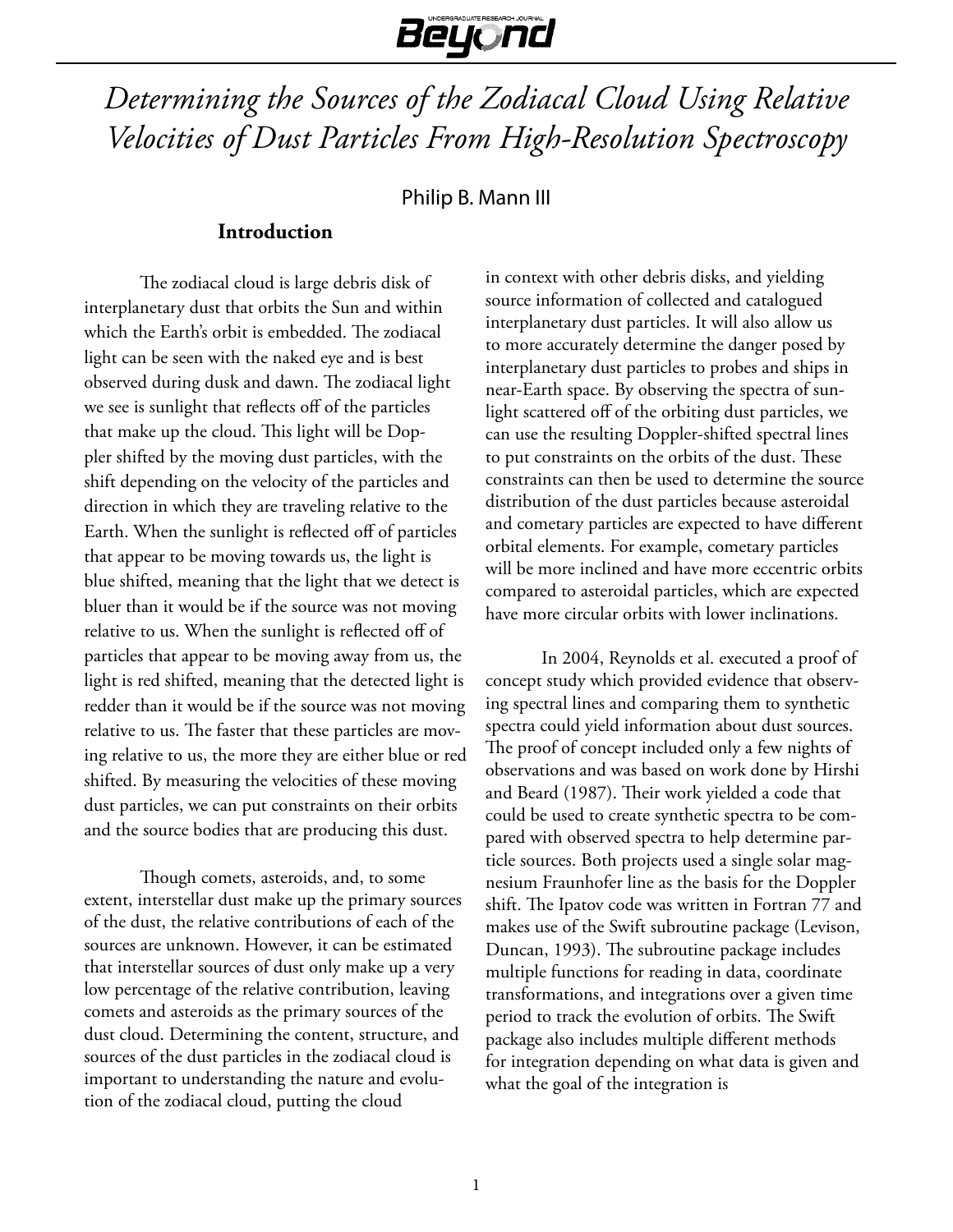Our work here deviates from previous attempts, i.e., Reynolds and Ipatov, to determine the sources of interplanetary dust particles in the zodiacal cloud in several ways. The first deviation is that our observations will last significantly longer than previous surveys; the team will observe the zodiacal cloud over the course of three years. The long baseline of observations will eventually allow us to determine not only seasonal effects, such as the azimuthal asymmetries of the cloud which define its structure, but also start to differentiate temporal variations over the solar cycle, which will allow us to ascertain the relatively low contribution of interstellar source particles. The second deviation is that two magnesium lines will be observed instead of only one. This project will make use of the Wisconsin Hydrogen Alpha Mapper (WHAM), a specialized Fabry-Perot spectrometer at a remote facility currently located at the Cerro Tololo Interamerican Observatory in Chile. Since the scattered zodiacal light is only able to be seen during a small window during dawn and dusk, these observations will make use of otherwise underused time slots. We will compare observed spectra with synthetic spectra created using an altered version of the Ipatov et al. (2008) code, as well as previous dynamical models of orbital evolution of interplanetary dust particles. By modifying the Ipatov code so that we can use our own more sophisticated orbital population models.

#### **Methods**

The Ipatov et al. (2008) code was written in Fortran 77, which requires a compiler to read and run the program. The compiler used was CodeBlocks and the Fortran package used was MinGW. After downloading the compiler and Fortran, the code was analyzed line by line in order to gain an understanding of how it worked. This required me to learn Fortran syntax and functions as I went through the code. As I analyzed the program, I realized that there were several unique functions that were not a part of base Fortran 77 and were created by a separate author. At first, it appeared that these functions were a part of Swifter, a subroutine package written in the mid

2000's. However, it quickly became apparent that this was not the case, as most of the used functions in the Ipatov code had different inputs and the subroutine package was written in an updated version of Fortran, Fortran 90. These functions were actually a part of Swift, an older subroutine package developed by Hal Levison and Martin Duncan that models orbital evolutions of dust particles. Swifter is an updated version of Swift, containing more accurate formulas and based on more contemporary literature. While analyzing the code, a variable dictionary was created in order to keep track of each variable, its type, whether it was a single number or an array, what it represented, and how it was used in the code. Many variables were not defined in the code and were instead defined within the various subroutines and additional files that the program used from the Swift package. These variables are read in from the subroutines and are often times data from input files. The code creates several files as outputs for the manipulated data, including files to be used for graphing.

## **Results**

The code requires four inputs, the first of which is the relative intensity of Doppler shifted wavelengths of one magnesium I Fraunhofer line. This file is directly used in the code and its data is used extensively. The other three are arguments in three Swift subroutines and contain planetary orbital parameters (such as distance from the Sun and their J2 and J4 oblateness numbers), parameters for the dust particles (such as minimum and maximum distances considered and time over which the orbit is integrated), and parameters for test particles. The latter three of these documents thus need to be obtained from the Swift archives. However, what the data is can be determined through analyzing the variables that are being read in by the subroutines. Many of these variables are known quantities, such as masses and radii of the planets, as well as their J numbers. The data for the test particles include masses and positions in heliocentric coordinates. Most of the variables can be renamed and altered so that Dr. Kehoe's